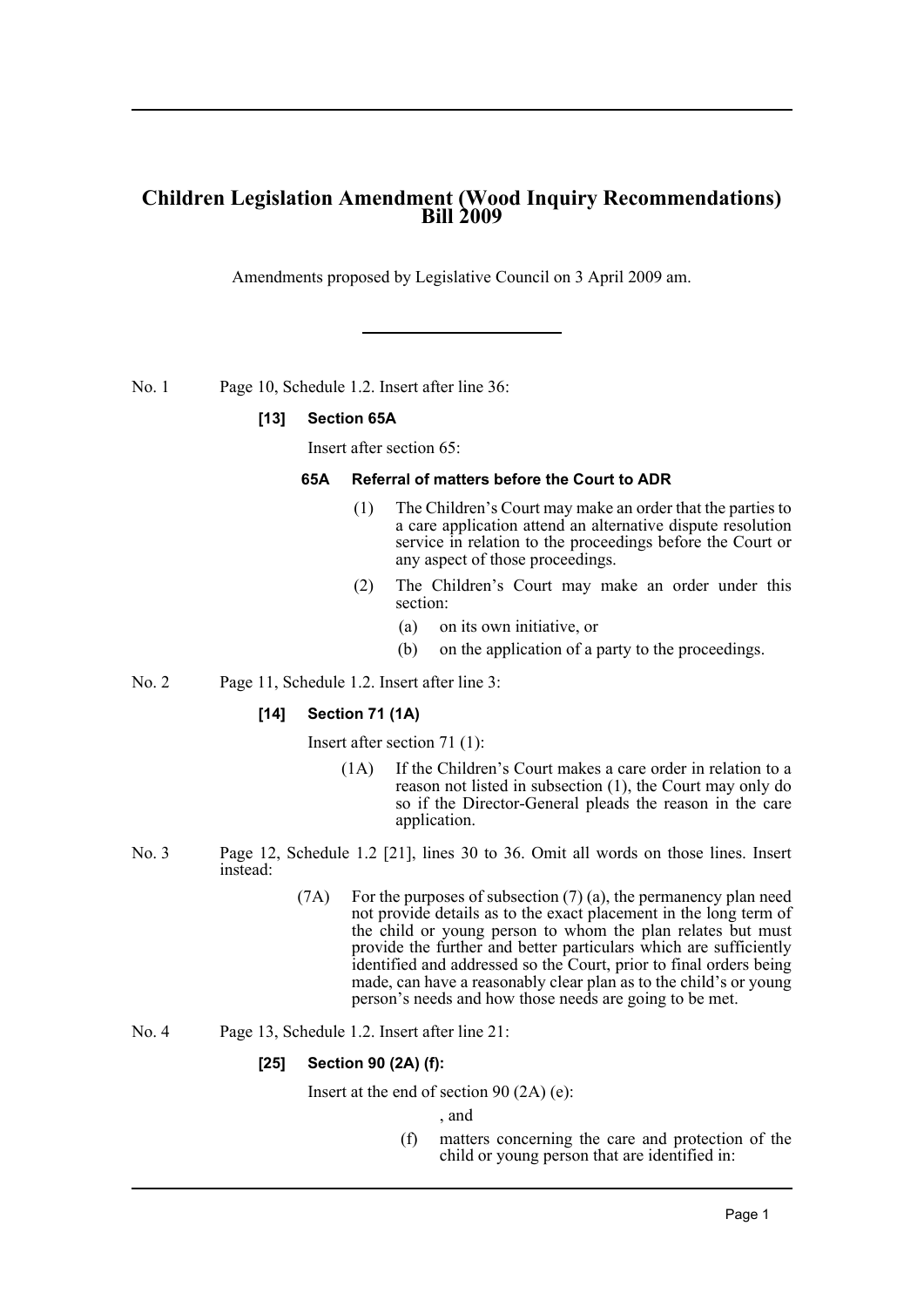- (i) a report under section 82, or
- (ii) a report that has been prepared in relation to a review directed by the Children's Guardian under section 85A or in accordance with section 150.

No. 5 Page 19, Schedule 1.3 [8], lines 18–22. Omit all words on those lines. Insert instead:

- (4) A temporary care arrangement cannot be:
	- (a) made or renewed in respect of a child or young person if the child or young person has, during the previous 12 months, been the subject of a temporary care arrangement for a period, or for periods in the aggregate, exceeding 6 months, or
	- (b) renewed in respect of a child or young person if the temporary care arrangement was made in the circumstances described in section 151 (3) (b).

No. 6 Page 39, Schedule 3.1. Insert after line 7:

## **[2] Section 11 (k)**

Omit the paragraph.

## **[3] Sections 15 (1) and 15A (1)**

Omit "(other than its functions under section 11 (k))" wherever occurring.

No. 7 Page 42, Schedule 3.1. Insert after line 40:

## **[8] Section 45B**

Omit the section. Insert instead:

#### **45B Establishment of the Team**

The Child Death Review Team is established by this Act.

#### **[9] Section 45C Composition of the Team**

Omit section 45C (1). Insert instead:

- (1) The Team is to consist of the following members:
	- (a) the Ombudsman, who is to be the Convenor of the Team,
	- (b) the Commissioner,
	- (c) such other persons as may be appointed by the Minister.
- (1A) The Team is to be supported and assisted in the exercise of its functions by members of staff of the Ombudsman's Office.

## **[10] Sections 45C (6)**

Insert "and the Commissioner" after "the Convenor" wherever occurring.

#### **[11] Sections 45E, 45G and 45H**

Insert "or the Commissioner" after "the Convenor" wherever occurring.